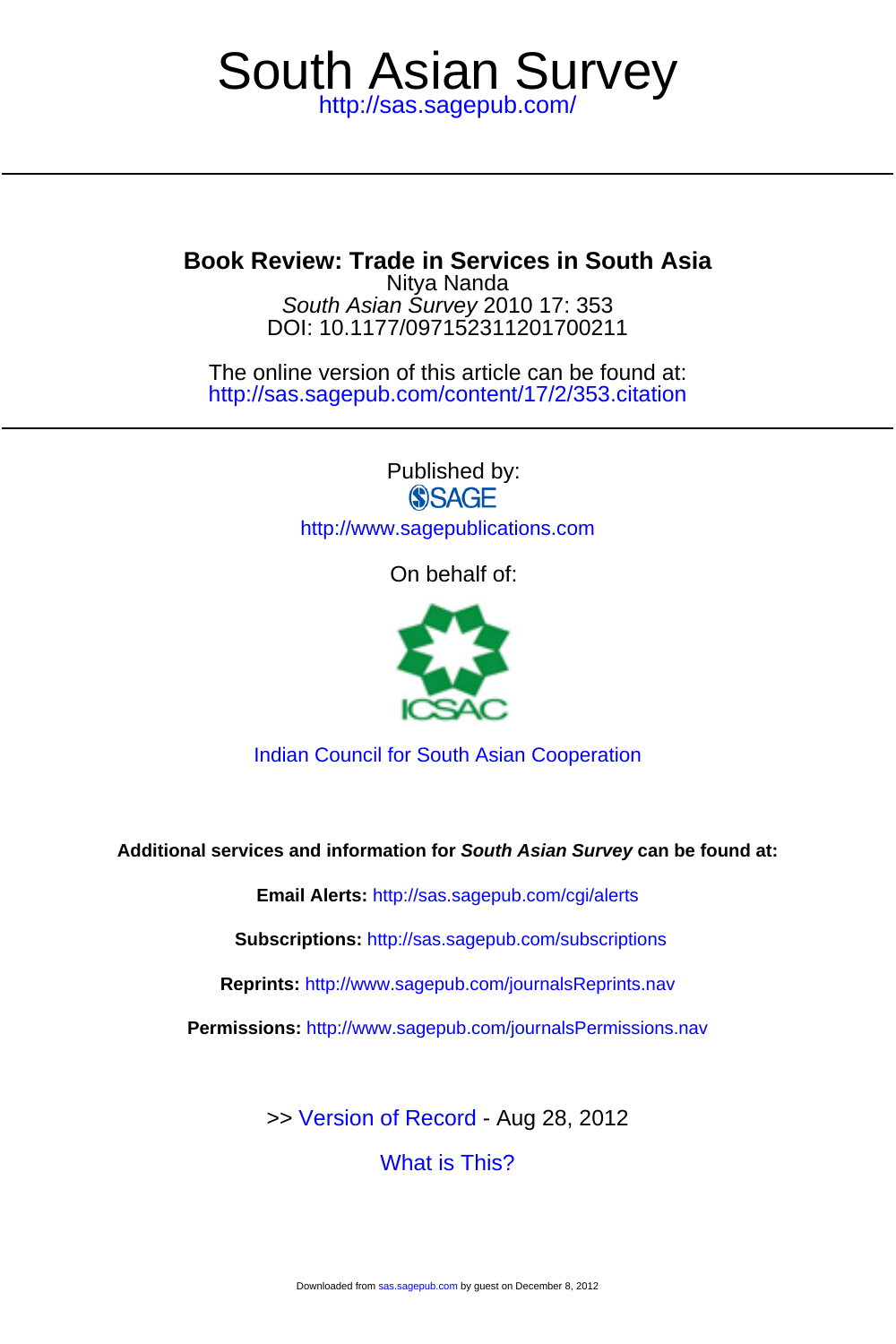## **BOOK REVIEWS**

Saman Kelegama (Ed.), *Trade in Services in South Asia*. New Delhi: SAGE, 2009, pp. 306, ₹750.

When services were brought into the *General Agreement on Tariffs and Trade (*GATT)/ World Trade Organization (WTO) framework during the Uruguay Round of trade negotiations, developing countries were rather opposed to it. However, the situation has changed now as some developing countries have become important exporters of services in recent years. Consequently, they are taking active interest in services trade. This gain in trade in services is however not even across developing countries. In South Asia, the major gainer from this trend is India. Since this growth in trade in services, particularly in developing countries, is a recent development, there is inadequate understanding of different dimensions and complexities of services trade. A new volume is thus a welcome addition to the existing literature.

Apart from the introductory chapter by the editor, the book has nine chapters, two of which are from a South Asian perspective, while the other seven chapters relate to seven countries in the region. The chapter on India by Rupa Chanda offers a good analytical review of the services trade in India. It makes the interesting observation that the General Agreement on Trade in Services (GATS) has played little or no role in increasing India's export of services; neither has it provided new market opportunities nor has it prevented the emergence of protectionist measures in key markets. India's export in services is driven mainly by technology and business dynamics. The chapter also discusses the complementarities in trade in services that India has with other countries in the region.

The chapter on Pakistan by Fasih Uddin portrays rather a gloomy picture of services trade in the country. Pakistan has gone through significant liberalisation in the services sector, both autonomously and under GATS. However, there has been continuous deterioration in the balance of services trade putting severe pressure on the balance on payments. The liberalisation programme has largely been guided by requests from others rather than assessments of the competitive position of domestic sectors or impact assessment of the services sector. It appears that the country is not yet ready for further liberalisation of the services sector. The chapter on Sri Lanka by Deshal de Mel also makes a similar observation. Both chapters also emphasise the non-availability of qualified and trained manpower as a major bottleneck for enhancing competitiveness of the services sector.

South Asian Survey 17 : 2 (2010): 353–360 **SAGE Publications** Los Angeles/London/New Delhi/Singapore/Washington DC **DOI:** 10.1177/097152311201700211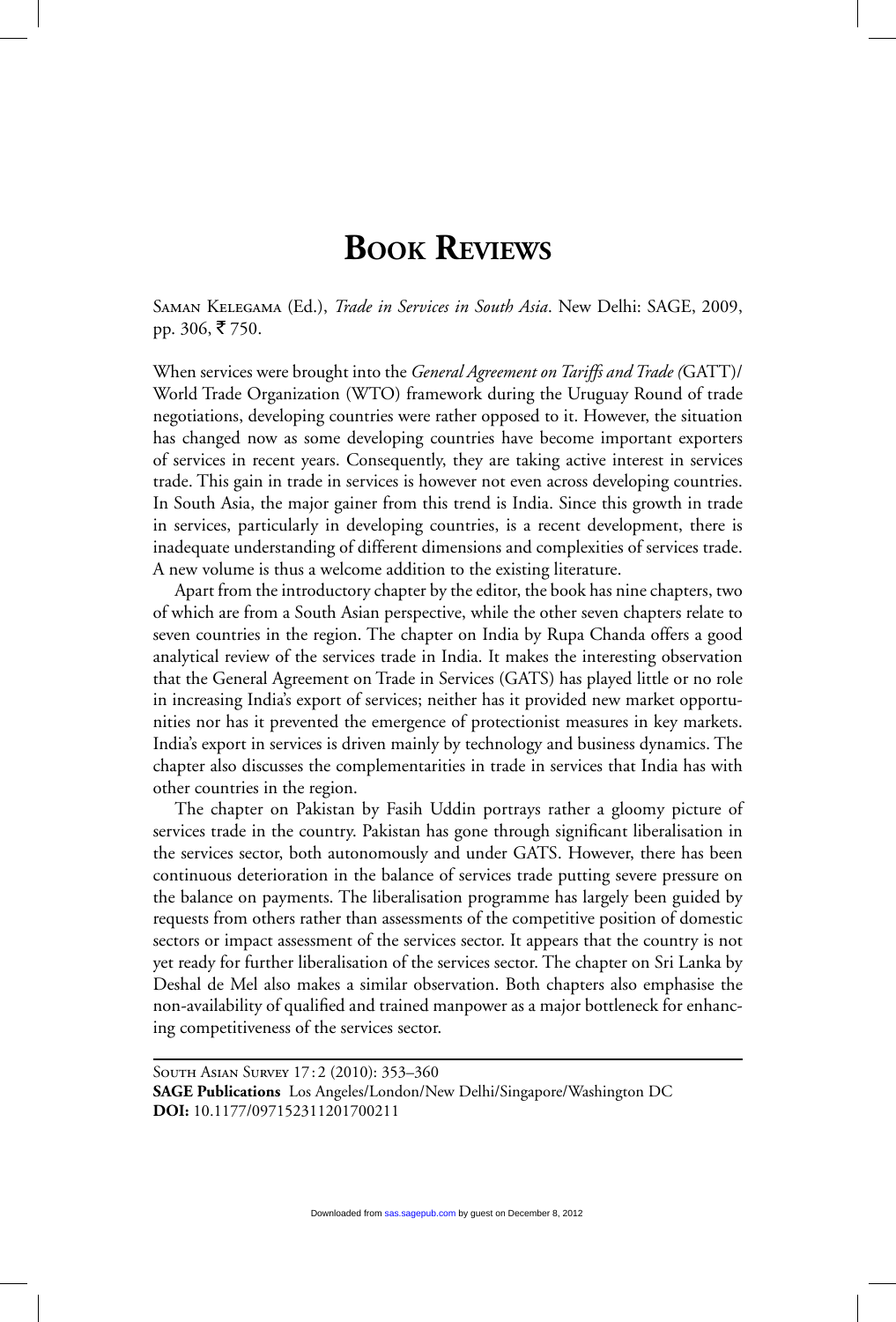The chapter on Bangladesh by Ananya Raihan shows that despite rapid growth of the services sector in the country, trade in services remains small. Moreover, a very small part of this trade is with South Asian countries and almost three-fourth of this is with one country—India. Bangladesh remains a net importer of services. The chapter argues that the country might gain from liberalisation of services in some sectors but caution must be exercised as the risks can be high too. It argues in favour of a more liberal regime for movement of natural persons within South Asia.

The chapter on Nepal by Navin Dahal highlights the fact that Nepal had to undertake significant liberalisation commitment due to the fact that it was a later entrant at the WTO, despite being a least developed country (LDC). As a result, it has the highest level of commitments under GATS. It identifies tourism and health services as potential areas of trade in services apart from its advantage in movement of natural persons. It may be noted in this context that additional gains from this mode within South Asia can be small as it faces an already liberal regime in India which is the major market in South Asia. The chapter also argues that Nepal is likely to gain significantly from the emergence of India as a major hub of trade in services, particularly in information technology and business process outsourcing.

The chapter on Maldives authored by Janak Wijayasiri and Jagath Dissanayake is an important contribution, as very little is known about services trade in Maldives. The country maintains significant surplus in trade in services mainly due to its tourism sector. Maldives probably has the most liberal services regime in the region, including in the area of movement of natural persons. It is interesting to know that about one-third of the labour force in Maldives is from other countries in South Asia. This has helped Maldives overcome its lack of qualified and trained manpower, which has been identified as a bottleneck for competitiveness in services in other countries in the region. Another interesting feature of the services sector in Maldives is that its liberalisation is largely autonomous and not through GATS or other international agreements. Thus, Maldives has retained its policy space.

The chapter on Bhutan by Pema R. Rinchen observes that the services sector in Bhutan is at a very early stage of liberalisation not only because Bhutan is not a member of the WTO but also because it started its modern economic development as late as the second half of the twentieth century. Bhutan maintains a surplus in trade in services mainly due to tourism and export of electricity. The chapter points out that the country has significant potential for exports in services but the same can have significant environmental risks. Interestingly, some other countries in the region also see good potential in tourism and may also have similar risks.

The first regional chapter by Rashmi Banga argues that greater regional integration in services trade can improve the overall competitiveness in the region, which will help South Asian countries improve their performance at the global level as well. Interestingly, such a conclusion can be drawn from some of the country chapters as well. The final chapter by Parashar Kulkarni on domestic regulation issues in the

*South Asian Survey 17, 2 (2010): 353–360*